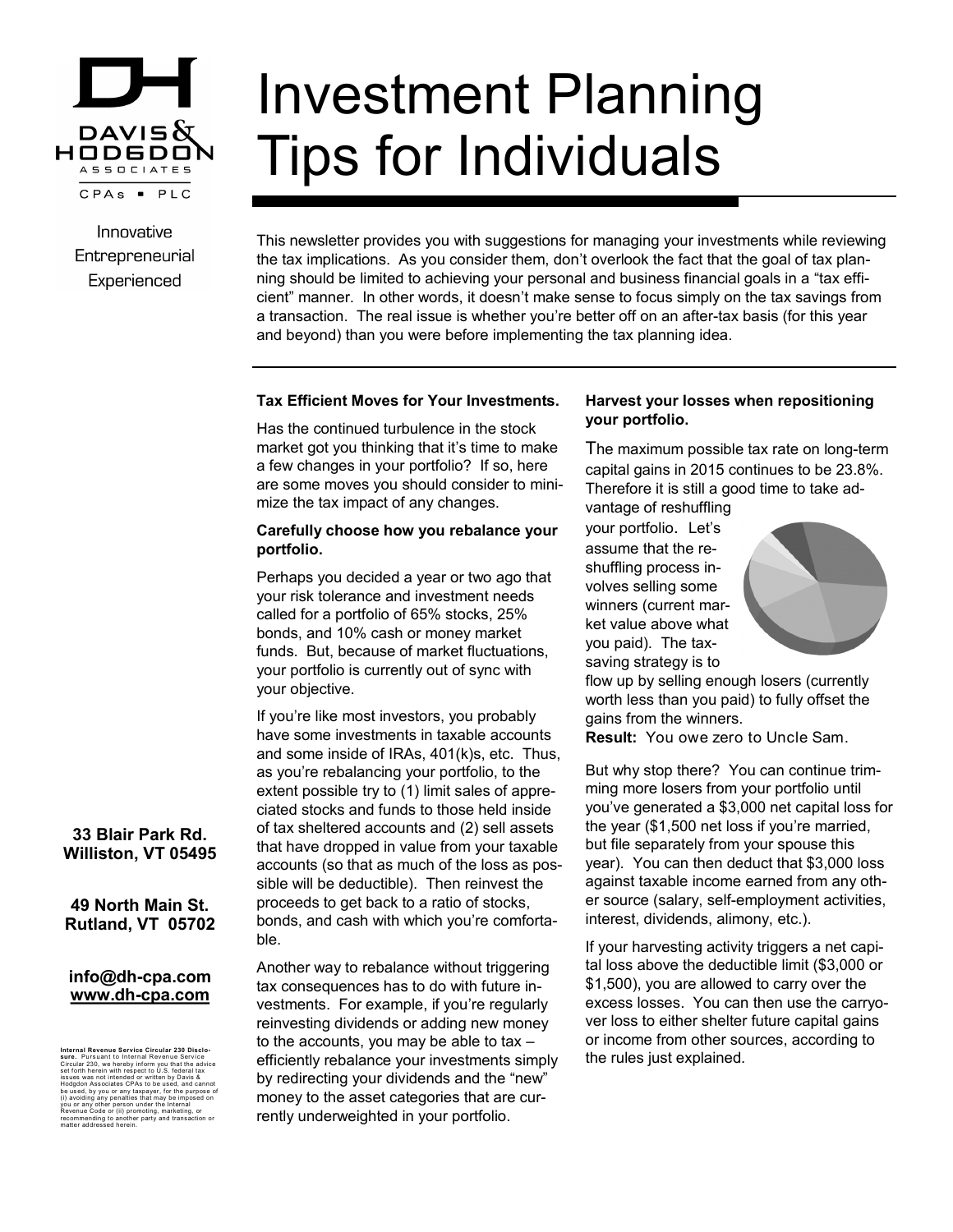But what if you already have a large net capital loss from your year-to-date sales? In this situation, consider selling just enough winners to climb back up to that magic negative \$3,000 (or \$1,500) level. Locking in those gains by selling the securities won't add anything to your tax bill.

#### **Beware of rising interest rates**

Right now might be the perfect time to shuffle your portfolio too. As the Fed dials back on its bond buying program, and interest rates begin to return to normal levels, it may be time to pull out of certain sectors. Look out for securities like utility stocks, consumer staples, or other steady dividend companies. These are all defensive positions people tend to move portions of their portfolio to during times of uncertainty and low interest rates. However as the economy improves and interest rates rise, money will start to leave these areas for bonds, CDs, and riskier securities. Meaning, it could be just the right time to sell.

**Warning:** Beware of the wash-sale rule when considering sales to trigger tax losses. You cannot deduct the loss if you purchase substantially identical securities with-



in the period beginning 30 days before and ending 30 days after the date of the loss sale.

## **Use "Specific ID Method" to further minimize taxes.**

Say you want to unload only some of your shares in a particular company or mutual fund. For example, you might want to sell part of your Apple holdings, while still hanging onto a reduced stock. If you acquired the Apple shares at various times for various prices, your tax-savings objective here is to sell the highest-cost shares first. That way, you'll trigger the lowest possible capital gain or the biggest possible capital loss.

Under the so-called "Specific ID method," you can select the particular shares you wish to sell (the highest-cost ones). To take advantage of this tax-saving method if your securities are held by your broker, IRS regulations say you must notify your broker regarding which shares you want to sell and identify them by reference to their purchase date and per-share price. The broker must then issue you a written confirmation of your instructions.

Unfortunately, discount and on-line brokers may be unwilling or unable to issue these confirmations. In this scenario, the Tax Court's 1994 *Concord Instruments Corp.* decision seems to say you can give oral instructions regarding which shares to sell and still use the "Specific ID method" even though no confirmation is forthcoming. However, you should carefully document your instructions by making notations on the written transaction statements received from your Broker (and it is still better to follow the requirements under the IRS regulations when possible).

### **Select the correct account for each type of investment.**

If you regularly trade stocks or frequently switch in and out of mutual funds, you're better off doing this through a retirement account (such as a self-directed IRA) so that any gains are not currently taxed. In addition, if you have identical positions in a retirement account and a taxable account and want to cut back on a losing position, consider liquidating the investment in the taxable account so that the loss can offset any taxable gains, plus up to \$3,000 of ordinary income (\$1,500 on a married filing separately return).

If you're a "buy and hold" kind of investor who likes both mutual funds and individual stocks, it's generally more beneficial to do your mutual fund investing through retirement accounts and to buy the individual stocks in a taxable account. You control when the stocks are sold, but mutual funds tend to distribute taxable dividends annually even though you must be in the fund for the long haul. Ignoring the non-tax issues involved, if all you own is mutual funds, then those that track a market index or are otherwise managed to be tax efficient (meaning they try to offset gains and losses) will generally work best for your taxable account.

#### **Sell losers and gift the cash; but give winners away.**

Say you want to make some gifts to your favorite relatives or charities. In fact, you can make these gifts in conjunction with your overall program of reducing the amount invested in stocks. Here's how to get the best tax results from your generosity.

First, *don't* give away loser stocks (currently worth less than what you paid) as a gift to a relative. Instead sell the shares and take advantage of the resulting



capital loss to shelter your capital gains or income from other sources, as explained above. Then give cash to your relative. Since you just sold the stock, you'll have the cash in hand.

Second, *do* give away appreciated shares to children or grandchildren who are in the 10% or 15% tax bracket. When they sell, the resulting gains could be taxed at a rate as low as 0%, provided you and the gift recipient have together owned the stock over a year. Even if the shares have been held for only one year or less, the gift recipient will still pay at most a 15% tax on the gain. That's still a pretty good rate. In contrast, if you sell appreciated stock yourself, you'll probably pay 15% or more on any long-term gains. Short-term gains will be taxed at your regular rate, which can be as high as 39.6% this year.

However, watch out for one thing before you employ this give-away-appreciated-stock strategy. Gains recognized by children under age 18 may be taxed at their parents' marginal rates under the so-called Kiddie Tax rules. Usually that means the child will pay more than the mere 5%, 10%, or 15% rate you expected when you made the gift.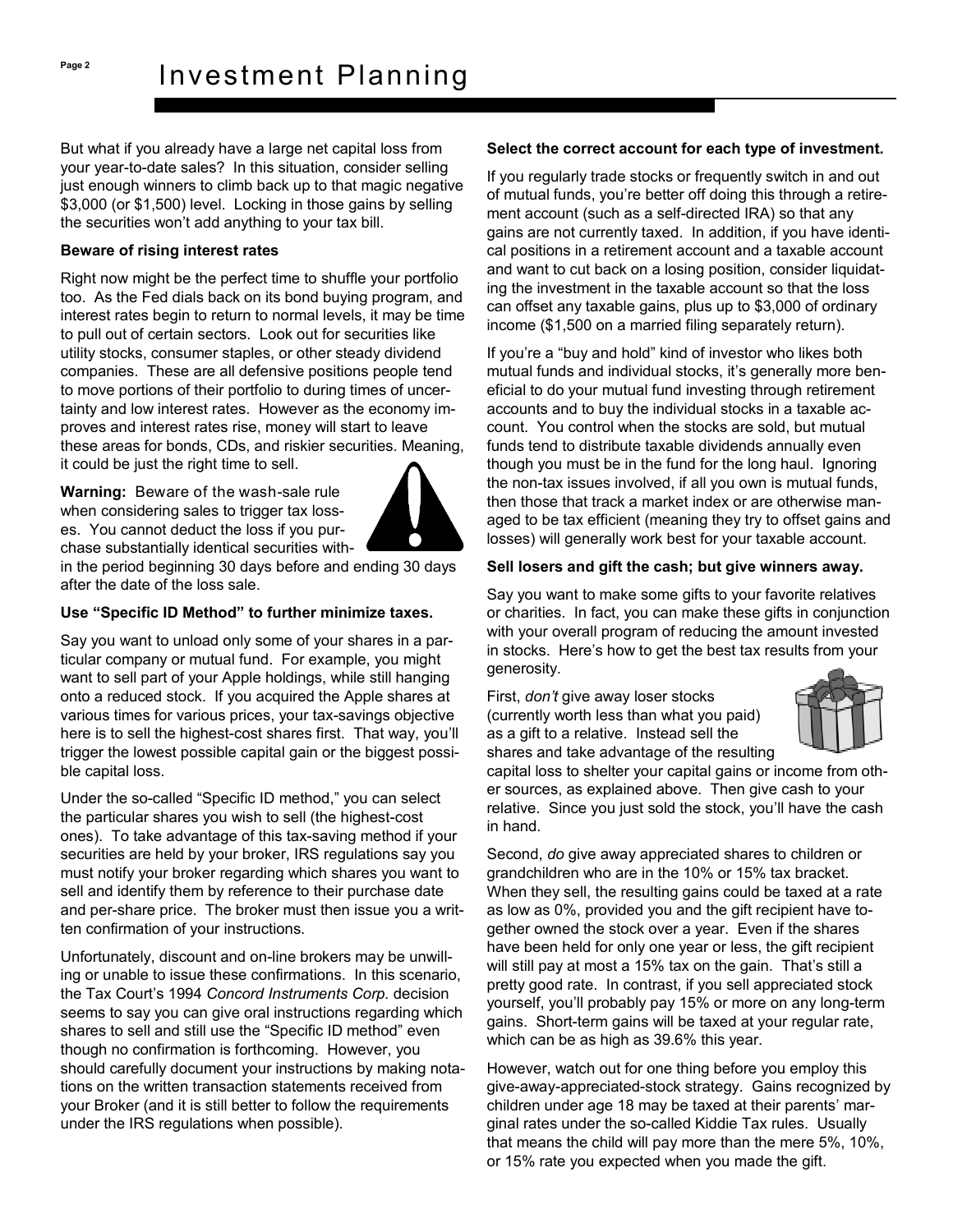Fortunately, the Kiddie Tax doesn't apply the year a child turns 19 (or any years thereafter), as well as for dependent, full-time students over the age of 24. Also, the Kiddie Tax only affects children with over \$2,100 of "unearned income" from capital gains, interest, dividends, and the like.

There are a couple of additional caveats with this planning idea. First, each year up to \$14,000 of assets (or up to \$28,000 if your spouse joins in the gift) can be given to anyone without creating a potential gift tax liability. If the value of the shares you plan to give exceeds this limit, you may want to consider other options for transferring the funds.

Secondly, when children expect to receive financial aid for college expenses, having them sell the securities may be counterproductive. To qualify for aid, colleges require a much higher portion of a student's assets and income to be used for college expenses compared to what is required of parents (and, of course, nothing is required of grandparents). Thus, moving assets from yourself to the child could cost you more in lost financial aid than it saves in taxes.

#### **Now let's talk about charitable donations.**

It turns out the strategies for gifts to relatives work equally well for gifts to charities. So, sell loser shares and claim the resulting tax-saving capital losses on your return (subject to the loss deduction limits discussed earlier). Then, give cash to the charity and claim the resulting charitable writeoff. As you can see, this idea results in a double tax benefit for you.

As for winner stocks, give them away to charity instead of donating cash. Here's why. For publicly traded shares you've owned for more than one year, you're



allowed to claim a charitable deduction for the full current market value. Plus, when you give the appreciated stock away, you get rid of the "built-in" capital gains tax liability. So this idea is also a double tax-saver for you. Because the charitable organization is tax-exempt, it can sell your donated shares without owing anything to Uncle Sam. Truly, this is a win-win situation for everybody except the IRS.

### **Don't forget holding period rule for qualified dividends.**

Qualified dividends are now taxed at not more than 20%. However, don't forget you must satisfy a holding period rule to be eligible for low rates. Specifically, the shareholder must hold the stock on which the dividend is paid for more than 60 days during the 121-day period that begins 60 days before the ex-dividend date (the day following the last day on which shareholders of record are entitled to receive the upcoming dividend payment). When this holding period rule is not met, dividends are taxed at ordinary income rates.

Note that a stricter holding period rule applies to preferred stock dividends that are attributable to periods aggregating in excess of 367 days. In this circumstance, the shareholder must hold the preferred stock on which the dividend is paid for more than 90 days during the 181-day period that begins 90 days before the ex-dividend date in order to qualify for the reduced rates.

Finally, watch out for "preferred stock dividends" that are not really dividends at all. Some "preferred stock" issues are actually nothing more than publicly traded wrappers around batches of corporate bonds. "Dividends" paid on these issues are really interest and are, therefore, taxed at ordinary income rates.

#### **Watch out for mutual fund acquisitions near year-end.**

As you may know, taxable mutual fund dividend distributions generally occur near the end of the calendar year. Individuals who invest in mutual funds via taxable accounts should generally avoid buying into a fund right before the ex -dividend date for a significant capital gains distribution. Those who ignore this advice can get stuck with a big taxable income hit from gains that accrued before their shares were acquired. In effect, these folks unwittingly buy into a tax liability when they buy into the fund.

#### **Tax Exempt Securities.**

Individuals in higher tax brackets often consider tax-exempt municipal bonds an attractive investment. Interest earned on municipal bonds is generally free of federal income taxes and, usually, state income taxes in the issuing state. In general, tax-exempt bonds pay investors less interest than comparable bonds paying taxable interest. The higher your tax rate, the more a taxable bond has to pay you to match the return of a tax-exempt bond.

### **PLANNING IDEAS FOR YOUR IRAS AND OTHER RETIREMENT ACCOUNTS**

### **Plan ahead for age 70½.**

If you (or a close relative) will reach age 70½ within the next couple of years, you have some important decisions to make regarding any traditional IRAs that you own. On April 1 of the year *after* you turn 70½, the choices you've made regarding the accounts' beneficiaries and the method(s) of determining your (and if applicable, your spouse's) life expectancy become fixed. You can change beneficiaries at a later date, but unless the new beneficiary is older, any change won't affect the minimum amount you're required to begin taking from the accounts.

Thus, it's important to verify with the IRAs' trustees that you've made the appropriate choices. You also have some flexibility on when you take your first required distribution from your traditional IRAs, so you'll want to carefully consider these options as well.